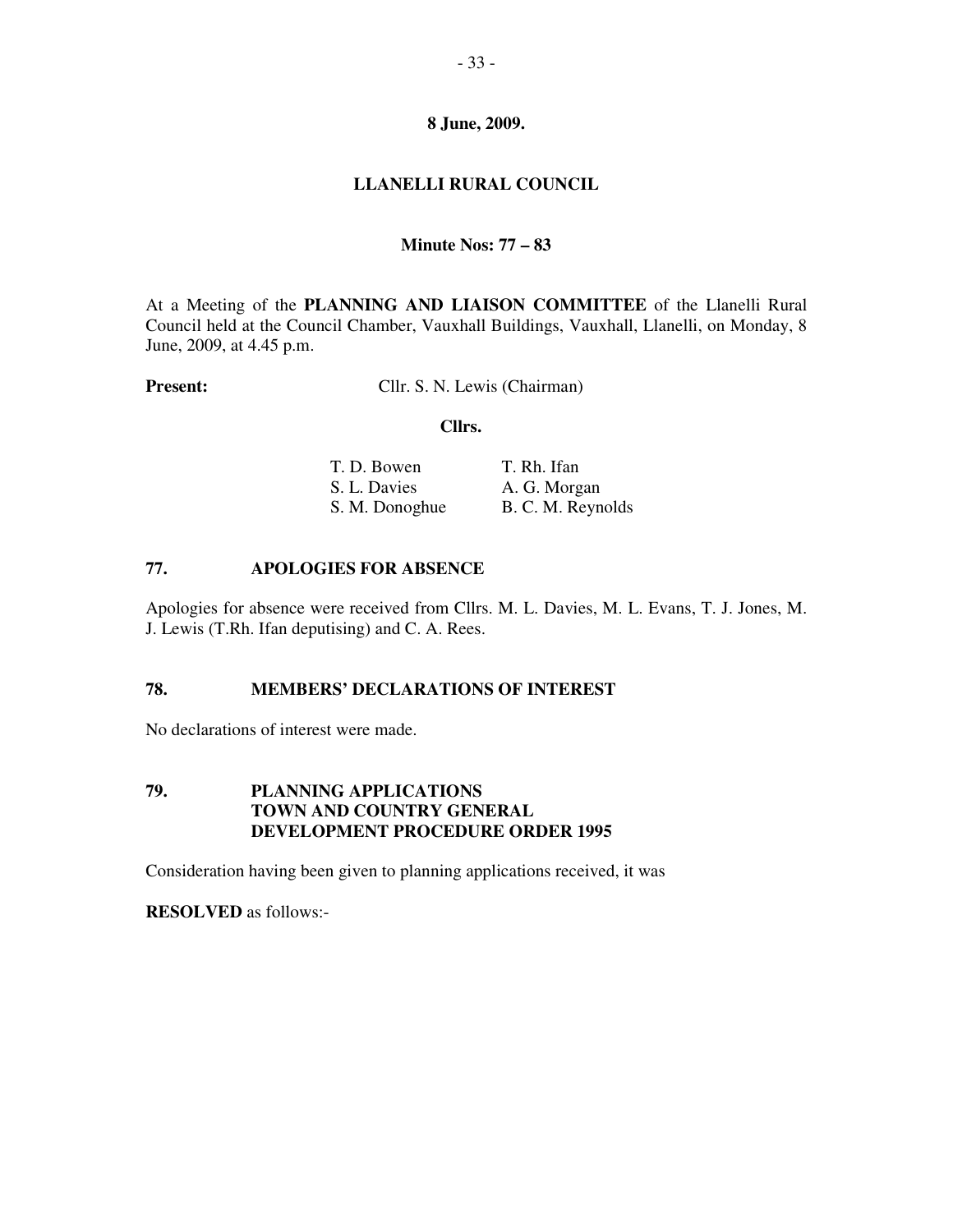| <b>Application No./</b><br><b>Development</b> | <b>Applicant/Location</b>                                                                                                                                                            | <b>Recommendation</b>                                                                                                                       |
|-----------------------------------------------|--------------------------------------------------------------------------------------------------------------------------------------------------------------------------------------|---------------------------------------------------------------------------------------------------------------------------------------------|
| S/21082<br>Alterations                        | Mrs C Harries<br>Building Block A & B<br>Coleg Sir Gar, Graig Campus<br>Sandy Road<br>Llanelli                                                                                       | NO OBJECTION                                                                                                                                |
|                                               | Consent was required for alterations and recovering to roofs and replacement of rainwater<br>goods to buildings A & B. Replacement windows and external doors and minor alterations. |                                                                                                                                             |
| S/21099<br>Extension                          | Mr J Mansel<br>53 Parc Brynmawr<br>Llanelli                                                                                                                                          | NO OBJECTION                                                                                                                                |
|                                               | Consent was required for first floor extension to rear of property.                                                                                                                  |                                                                                                                                             |
| S/21114<br>Conservatory                       | Mr Haggett<br>22 Tir Yr Yspyty<br><b>Bynea</b><br>Llanelli                                                                                                                           | NO OBJECTION                                                                                                                                |
|                                               | Consent was required for proposed conservatory to rear.                                                                                                                              |                                                                                                                                             |
| S/21163<br>Extension                          | Mr A Morgan<br>62 Gelli Road<br>Llanelli                                                                                                                                             | <b>OBJECTION</b><br>the scale and massing of<br>the proposed extension<br>appeared excessive when<br>compared against the<br>main dwelling. |
|                                               | Consent was required for demolition of existing rear conservatory, two storey rear extension<br>part on top of existing single storey extension.                                     |                                                                                                                                             |
| 80.                                           | <b>CARMARTHENSHIRE LOCAL DEVELOPMENT PLAN (CLDP)</b><br><b>PUBLICATION OF BACKGROUND PAPERS</b>                                                                                      |                                                                                                                                             |

Further to Minute No. 124 (7 July, 2008), Members considered correspondence received from the Forward Planning Manager, Carmarthenshire County Council regarding four background topic papers (copies having been previously circulated) that had been published for consultation as part of the preparations for the CLDP preferred strategy. The topic areas covered within the papers were:

- Issues, views and objectives;
- Population and housing;
- Site assessment methodology; and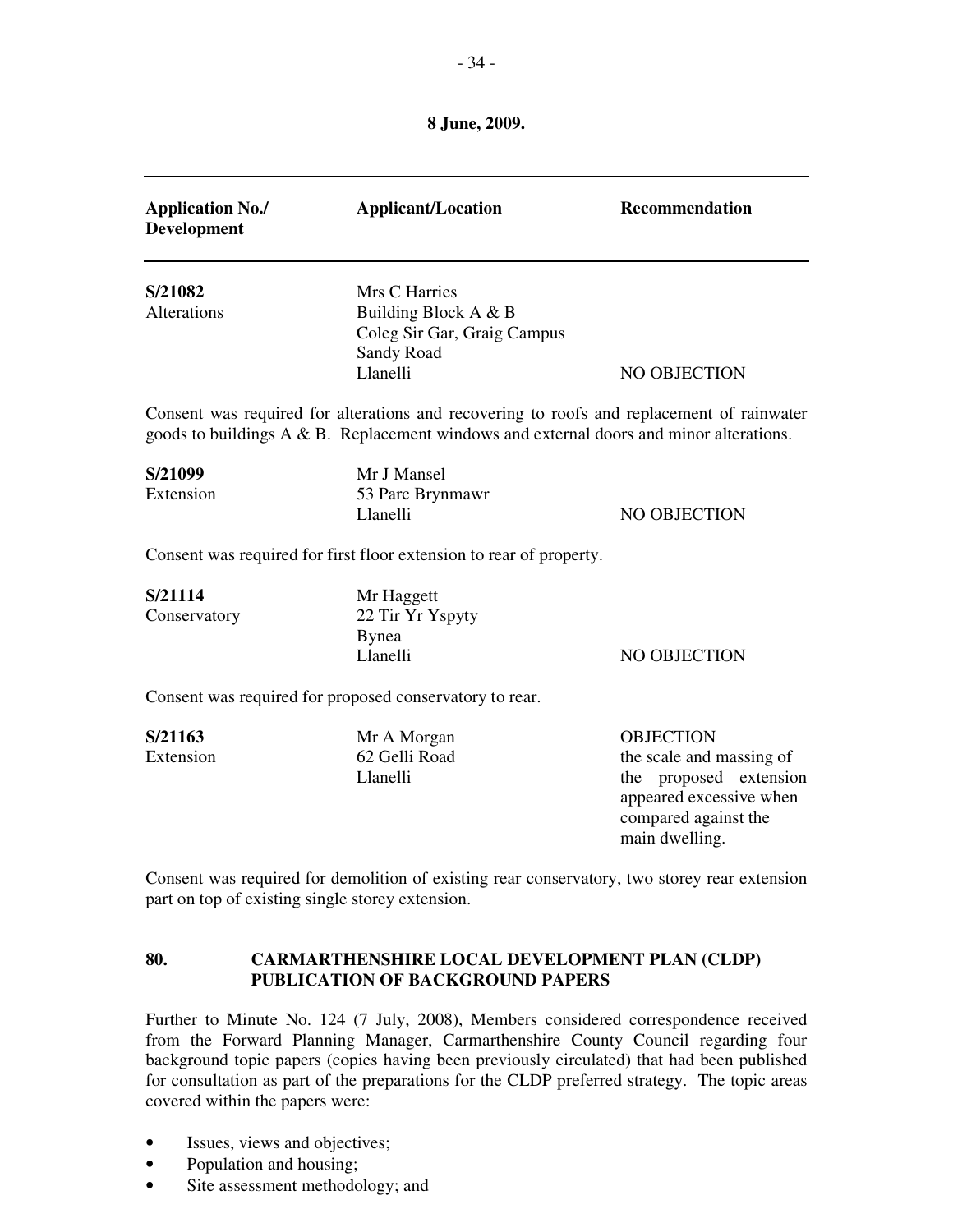• Spatial options and settlement hierarchy.

The writer informed that the topic papers were not exhaustive in content and were designed to provide detailed information on key areas of the CLDP, whilst facilitating informed discussion and stakeholder input. Furthermore, the topic papers would continue to evolve in accordance with the developing evidence base and the ongoing stakeholder consultation being undertaken in accordance with the Community Involvement Scheme. The topic papers would be central to the composition of the preferred strategy and served as a precursor to the publication of the preferred strategy due to be published for formal consultation during the course of the summer of 2009.

The Clerk referred to the Council's initial response to the original set of discussion papers received in the summer of 2008 as means of setting the general context for Members. The Clerk referred to the points raised by the Council at that particular time and how the current topic papers had attempted to address those points and he then proceeded to guide Members through the documentation.

Points to note at this stage were:

- The vision for the CLDP would be directly informed by the Carmarthenshire Community Strategy.
- The preferred strategic spatial option (sustainable distribution) was centred on the principles of sustainable development with growth and development distributed to settlements in a manner which reflected the standing and role of that settlement.
- Welsh Assembly Government (WAG) 2006 based population projections beyond the plan period of 2021 indicated an increase in population from 178,043 in 2006 to 199,246 in 2021 resulting in a population increase of 21, 203 over the plan period.
- The projected increase in population over the plan period would equate to a potential requirement of 13,405 additional households in Carmarthenshire resulting in an annual average of 893 new dwellings, compared to 11,300 dwellings (approximately 750 dwellings per year) as allocated in the extant Unitary Development Plan.
- Carmarthenshire County Council had commissioned two studies to help inform the preparation of the CLDP namely an employment land study and a retail study.

Having then briefly discussed the County Council's site assessment methodology, Members referred to large scale housing development and felt that such development ought to be demand driven and based on genuine need and not driven by private property developers. Bearing in mind the potential number of new dwellings and the bulk of the population residing in and around Llanelli, concern was raised over the future capacity of the sewerage infrastructure, notwithstanding the current issues associated with the existing capacity of the sewerage infrastructure. Members also felt that more needed to be done to redress the increasing number of empty properties in Carmarthenshire and the possible correlation with affordable housing. Members also commented that they would prefer to see greater emphasis on the provision of social housing, with more social housing stock being built and possibly managed directly by Carmarthenshire County Council. A question was also raised as to whether consideration could be given to building more bungalows in Carmarthenshire to cater for the elderly, given that Carmarthenshire had an ageing population, and it was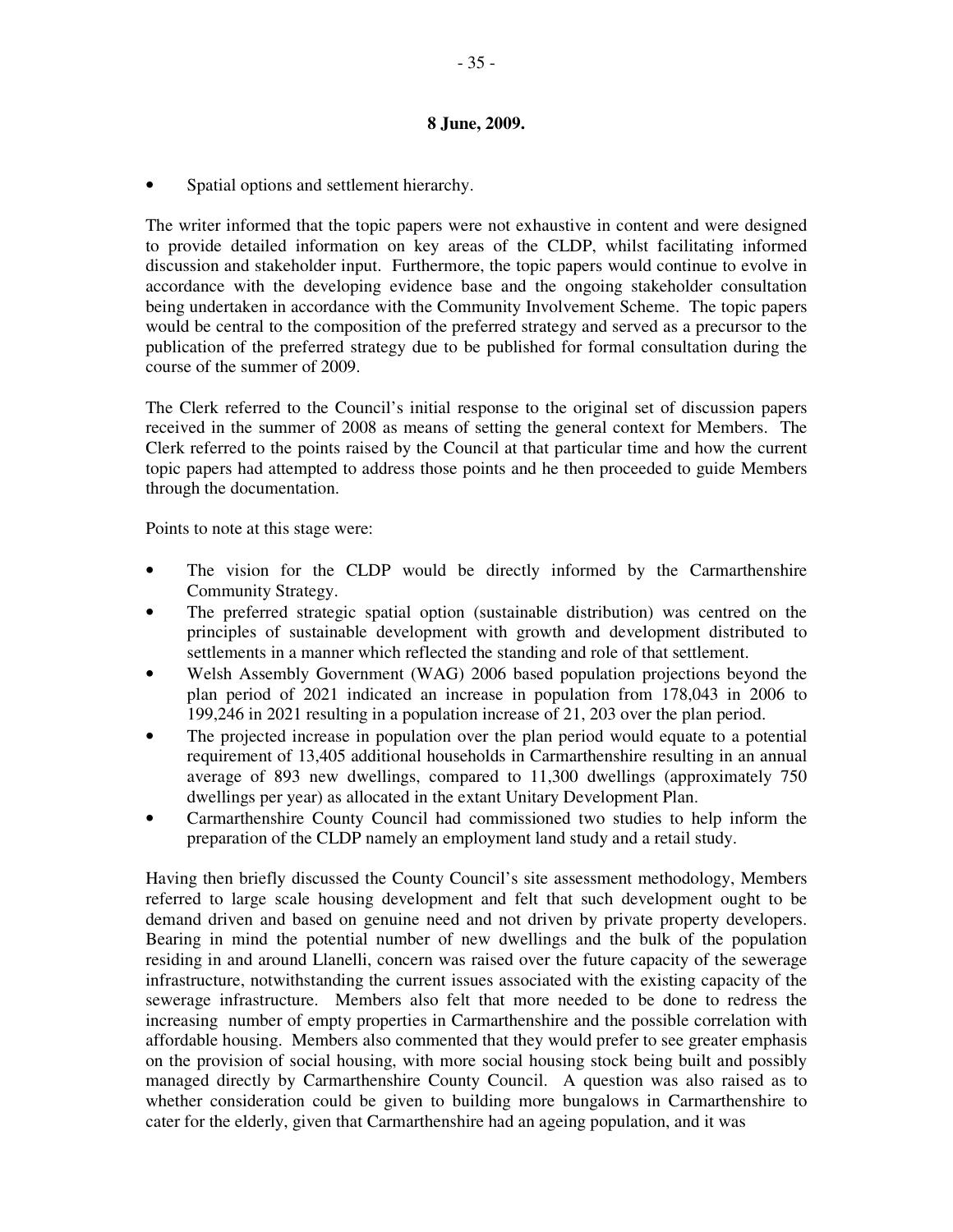**RESOLVED** that Members views and observations be forwarded to the Forward Planning Manager, Carmarthenshire County Council

# **81. FFOSLAS RACECOURSE DEVELOPMENT**

Correspondence dated 29 May, 2009, was received from the Senior Rights of Way Officer, Carmarthenshire County Council stating that Ffoslas Racecourse Ltd had in 2003 applied for planning permission to develop the site as a horse racing course and equestrian centre. In order for the development to occur, the developers subsequently made an application under Section 257 of the 1990 Town and Country Planning Act to divert the footpath network and to create a 6.5km circular bridleway around the perimeter of the site, and this Council's views were now sought over those proposals.

**RESOLVED** that no objection be made to the proposals.

# **82. PLANNING APPLICATION DETERMINED UNDER THE CLERK'S DELEGATED POWERS:**

- **(1) PLANNING APPLICATION S/21037 40 SANDPIPER ROAD, LLANELLI**
- **(2) PLANNING APPLICATION S/21067 LAND ADJACENT TO PEMBERTON RETAIL PARK, LLANELLI**

The Clerk informed Members that plans had been received in respect of the above planning applications. The first application sought permission to convert the existing garage at the property into a habitable room. No objection had been made to the proposal, provided that off street parking could be retained within the curtilage of the property.

The second application sought permission to retain the 'Coming Soon' marketing advertisement at land adjacent to Parc Pemberton for a further two years. No objection had been made to the proposal.

**RESOLVED** that the information be noted.

# **83. TOWN AND COUNTRY PLANNING (GENERAL DEVELOPMENT PROCEDURE) ORDER 1995 – NOTIFICATION OF PLANNING APPLICATIONS**

Members received correspondence dated 1 June, 2009, from the Head of Planning, Carmarthenshire County Council.